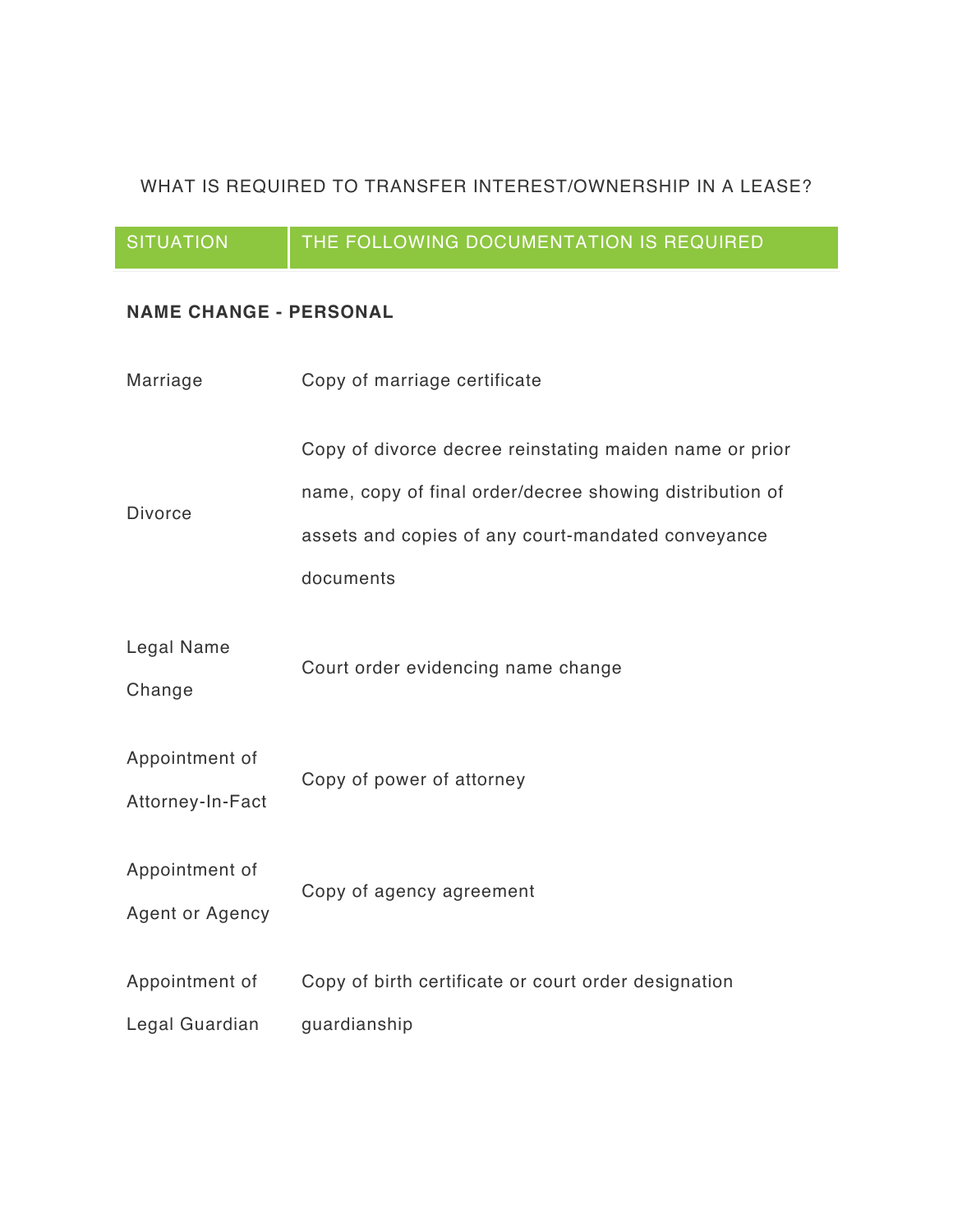| Merger/Name     | Certificate of merger and tax ID number |
|-----------------|-----------------------------------------|
| Change          |                                         |
|                 |                                         |
| <b>LLC Name</b> |                                         |
|                 | Certificate evidencing name change      |
| Change          |                                         |

#### **PURCHASE/SALE OF INTEREST**

| Purchase of      | Recorded copy of conveyance evidencing acquisition of   |
|------------------|---------------------------------------------------------|
| Interest         | property                                                |
| Sale of Interest | Recorded copy of conveyance evidencing sale of property |

#### **TRUSTS/PARTNERSHIP CHANGE**

| Trust or       | Copy of recorded conveyance of interest to the Trustee   |
|----------------|----------------------------------------------------------|
| Partnership is | and/or Trust or Partnership and the Trust or Partnership |
| Created        | Agreement                                                |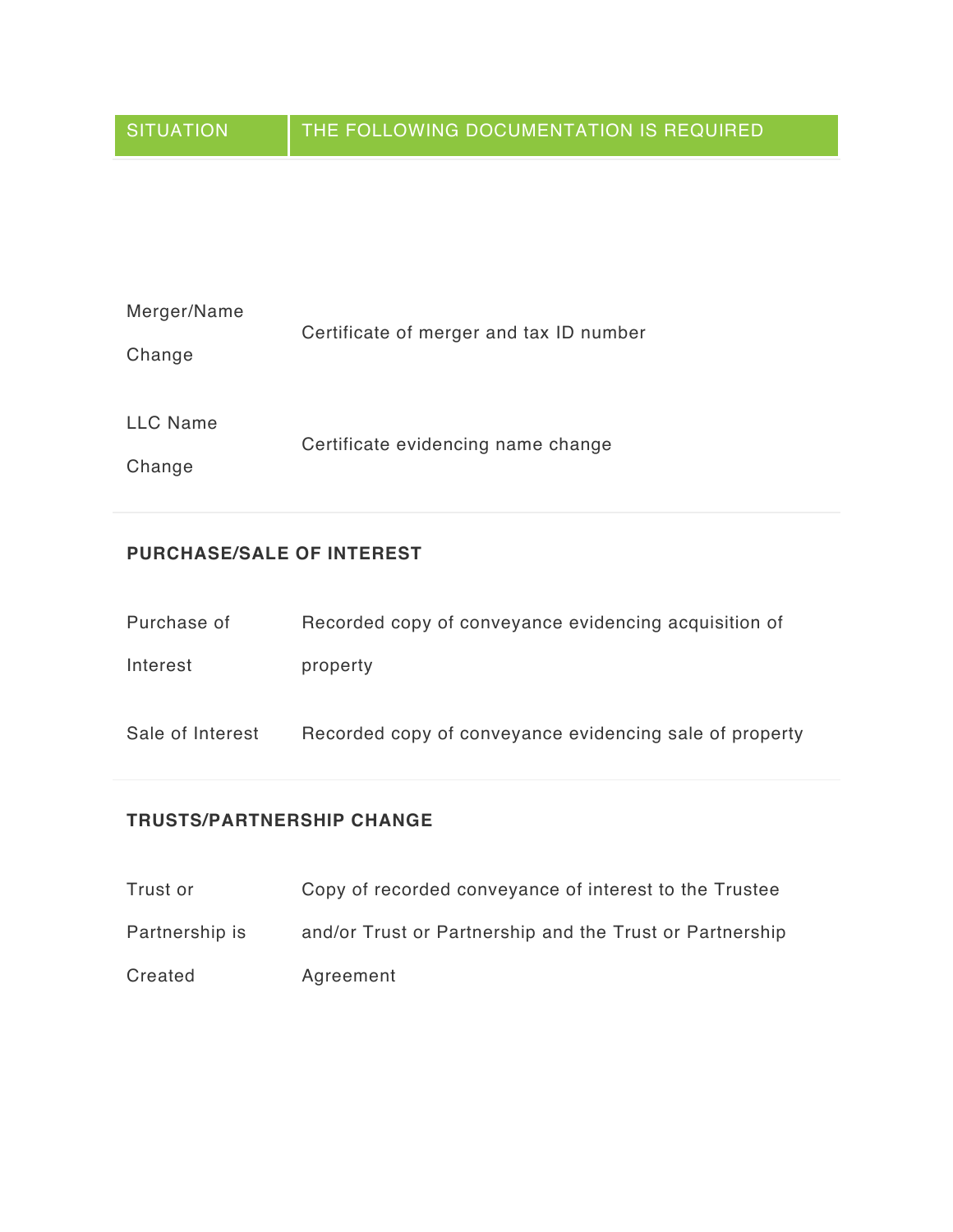| <b>SITUATION</b>                                                     | THE FOLLOWING DOCUMENTATION IS REQUIRED                                                                                                     |
|----------------------------------------------------------------------|---------------------------------------------------------------------------------------------------------------------------------------------|
| Change of<br>Trustee - Death                                         | Copy of recorded Instrument evidencing death of Trustee<br>and appointment of Successor Trustee and a copy of the<br><b>Trust Agreement</b> |
| Change of                                                            | Copy of recorded instruments evidencing Trustee                                                                                             |
| Trustee -                                                            | resignation, appointment of Successor Trustee and a copy                                                                                    |
| Resignation                                                          | of Trust Agreement                                                                                                                          |
| Change of<br>Trustee -<br>Appointment<br>(Original or<br>Succession) | Copy of Trust Agreement or recorded Memorandum of Trust                                                                                     |
| Trust or<br>Partnership is<br>Terminated                             | Copy of Dissolution of Trust or copy of Partnership and<br>Conveyance to beneficiary or partners                                            |

## **DEATH OF CO-OWNER**

| Joint Tenant    |                                                              |
|-----------------|--------------------------------------------------------------|
| (with Rights of | Certified copy of Death Certificate of deceased joint tenant |
| Survivorship)   |                                                              |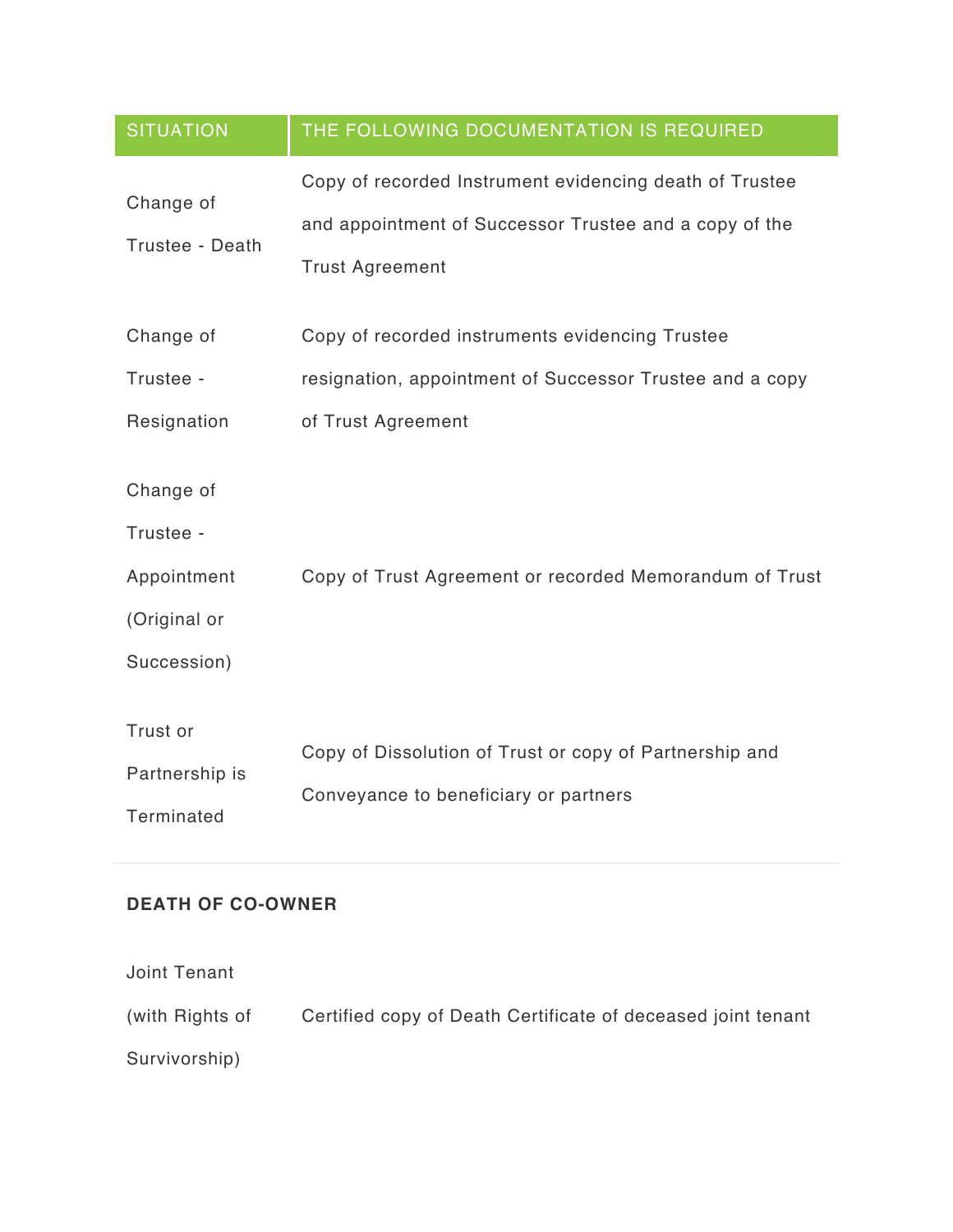| <b>SITUATION</b>       | THE FOLLOWING DOCUMENTATION IS REQUIRED                                                                                                                                              |
|------------------------|--------------------------------------------------------------------------------------------------------------------------------------------------------------------------------------|
| Tenants by<br>Entirety | Certified copy of Death Certificate of deceased joint tenant                                                                                                                         |
| Life Tenant            | Certified copy of Death Certificate of deceased life tenant,<br>recorded instrument creating the life estate, and names,<br>addresses and tax identification numbers of remaindermen |
| Tenant in<br>Common    | Copies of pertinent "Death of Owner" documents described<br>immediately below for deceased tenant in common                                                                          |

# **DEATH OF OWNER - OWNER DIED WITH A WILL (TESTATE)**

| Probate            |                                                               |
|--------------------|---------------------------------------------------------------|
| proceedings are    |                                                               |
| filed in the state | Certified copy of Last Will and Testament, certified copy of  |
| in which the       |                                                               |
| property is        | Order Admitting Will to Probate and certified copy of Letters |
| located and are    | Testamentary                                                  |
| currently          |                                                               |
| pending            |                                                               |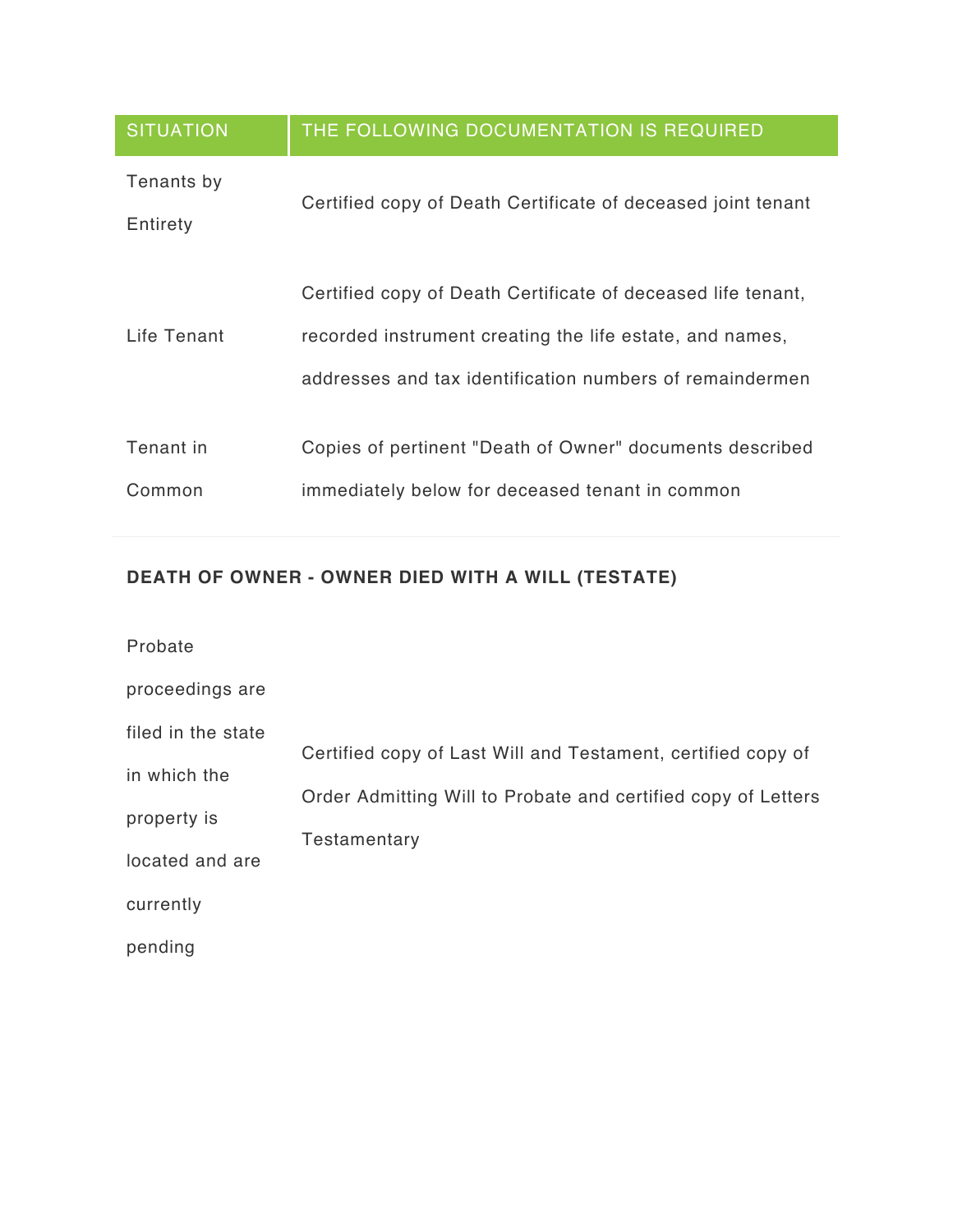| <b>SITUATION</b>  | THE FOLLOWING DOCUMENTATION IS REQUIRED                         |
|-------------------|-----------------------------------------------------------------|
| Probate           |                                                                 |
| proceedings       |                                                                 |
| were filed in the | Certified copy of Final Decree, Certificate of Transfer or      |
| state in which    | other documentation evidencing final distribution of property   |
| property is       | by the court                                                    |
| located and are   |                                                                 |
| complete          |                                                                 |
|                   |                                                                 |
| Probate           | Certified copy of Death Certificate, certified copy of the Last |
| proceedings       | Will and Testament, and a copy of a properly executed and       |
| have not been     | recorded Affidavit of Heirship signed or witnessed by an        |
| filed             | uninterested third party (not a family member)                  |

# **DEATH OF OWNER - OWNER DIED WITHOUT A WILL (INTESTATE)**

| Probate            |                                                             |
|--------------------|-------------------------------------------------------------|
| proceedings are    |                                                             |
| filed in the state | Certified copy of Death Certificate and a certified copy of |
| in which the       | <b>Administration Proceedings</b>                           |
| property is        |                                                             |
| located and are    |                                                             |